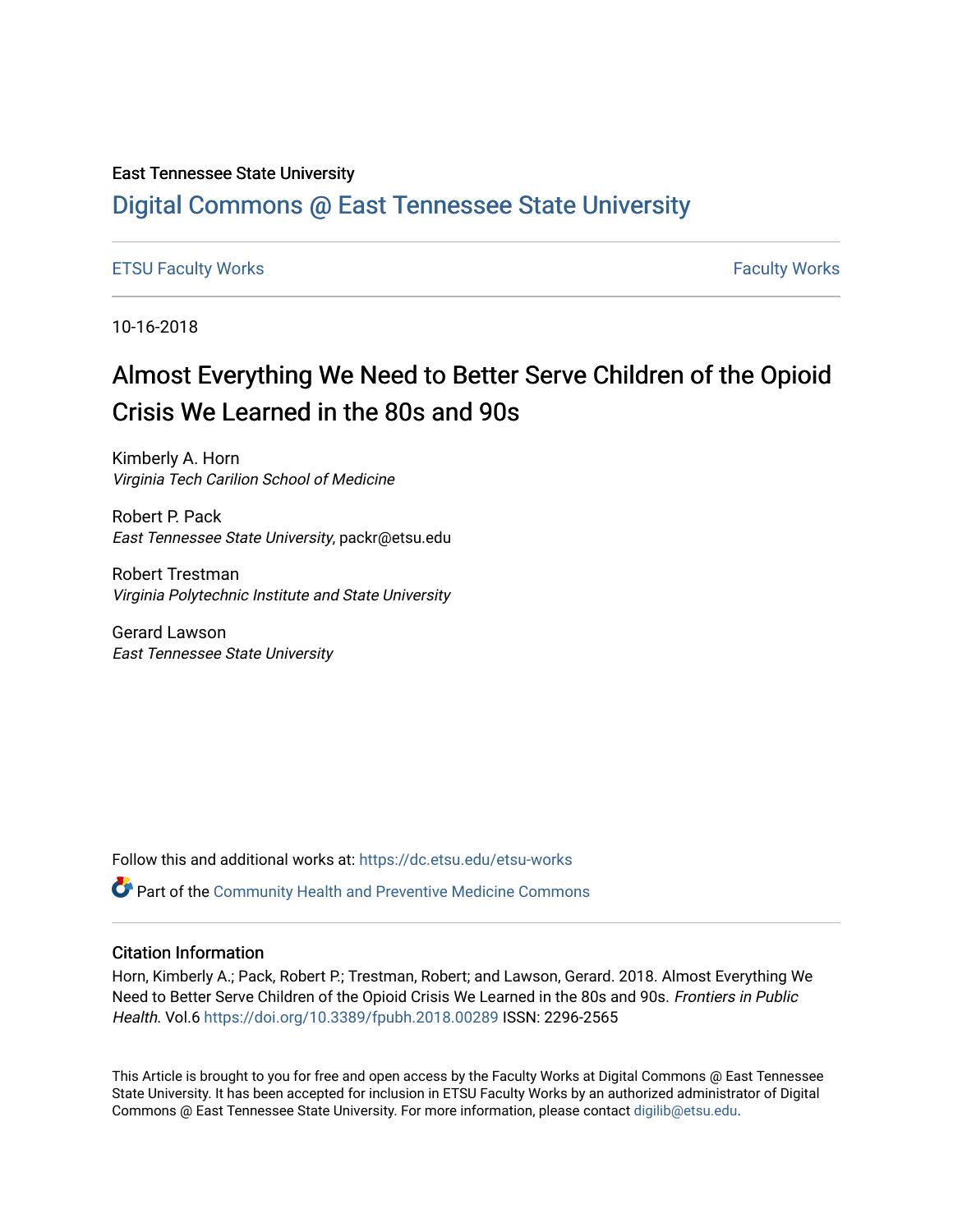# Almost Everything We Need to Better Serve Children of the Opioid Crisis We Learned in the 80s and 90s

# Copyright Statement

Copyright © 2018 Horn, Pack, Trestman and Lawson. This is an open-access article distributed under the terms of the Creative Commons Attribution License (CC BY). The use, distribution or reproduction in other forums is permitted, provided the original author(s) and the copyright owner(s) are credited and that the original publication in this journal is cited, in accordance with accepted academic practice. No use, distribution or reproduction is permitted which does not comply with these terms.

## Creative Commons License



This work is licensed under a [Creative Commons Attribution 4.0 International License.](https://creativecommons.org/licenses/by/4.0/)

This article is available at Digital Commons @ East Tennessee State University: <https://dc.etsu.edu/etsu-works/7837>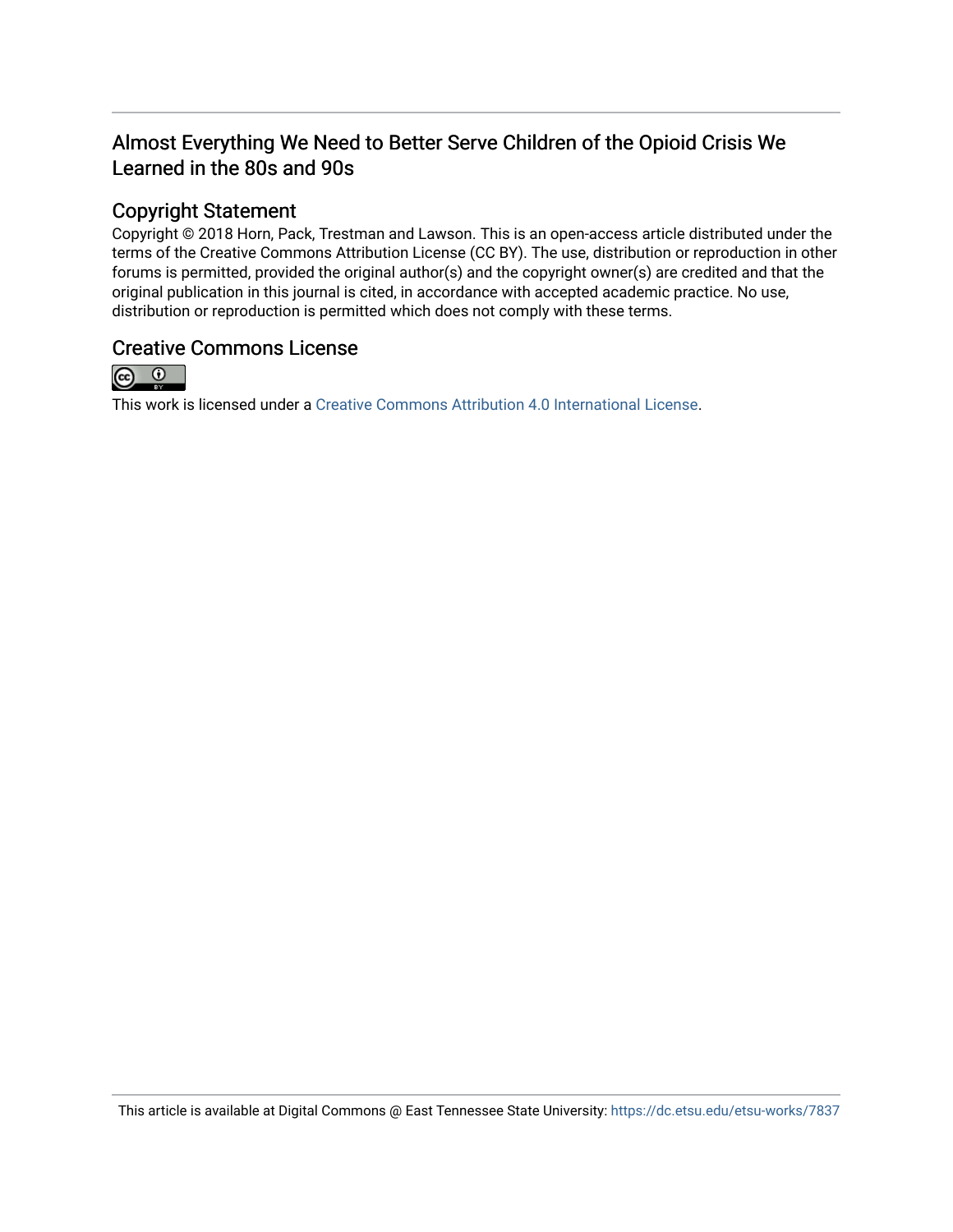



# [Almost Everything We Need to Better](https://www.frontiersin.org/articles/10.3389/fpubh.2018.00289/full) Serve Children of the Opioid Crisis We Learned in the 80s and 90s

[Kimberly A. Horn](http://loop.frontiersin.org/people/110661/overview)  $1.2*$ , [Robert P. Pack](http://loop.frontiersin.org/people/209791/overview) $^{3,4}$ , Robert Trestman $^{5,6}$  and [Gerard Lawson](http://loop.frontiersin.org/people/609202/overview) $^2$ 

<sup>1</sup> Virginia Tech-Carilion Research Institute, Roanoke, VA, United States, <sup>2</sup> College of Public Health, East Tennessee State University, Johnson City, TN, United States, <sup>3</sup> East Tennessee State University, College of Public Health, Johnson City, TN, United States, <sup>4</sup> East Tennessee State University (ETSU), Center for Prescription Drug Abuse Prevention and Treatment, Johnson City, TN, United States, <sup>5</sup> Virginia Tech School of Medicine, Roanoke, VA, United States, <sup>6</sup> Carilion Clinic, Roanoke, VA, United States

Opioid use disorder impedes dependent parents' abilities to care for their children. In turn, children may languish in unpredictability and persistent chaos. Societal responses to these children are often guided by a belief that unless the drug dependent parent receives treatment, there is little help for the child. While a preponderance of the drug dependence research is adult-centric, a significant body of research demonstrates the importance of not only addressing the immediate well being of the children of drug dependent caregivers but preventing the continuing cycle of drug dependence. The present commentary demonstrates through a brief review of the US history of drug dependence crises and research from the 1980s and 1990s, a range of "tried and true" family, school, and community interventions centered on children. We already know that these children are at high risk of maladjustment and early onset of drug dependence; early intervention is critical; multiple risk factors are likely to occur simultaneously; comprehensive strategies are optimal; and multiple risk-focused strategies are most protective. Where we need now to turn our efforts is on how to effectively implement and disseminate best practices, many of which we learned in the 1980s and 1990s. The greatest opportunity in both changing the nature of the opioid epidemic at scale and influencing rapid translation of existing research findings into policy and practice is not in asking what to do, but in asking how to do the right things well, and quickly.

### **OPEN ACCESS**

#### Edited by:

Premchand Anne, St. John Providence Children's Hospital, United States

#### Reviewed by:

Wasantha Jayawardene, Indiana University Bloomington, United States Figen Çavusoqlu. Ondokuz Mayis University, Turkey

> \*Correspondence: Kimberly A. Horn [kahorn1@vt.edu](mailto:kahorn1@vt.edu)

#### Specialty section:

This article was submitted to Children and Health, a section of the journal Frontiers in Public Health

Received: 07 June 2018 Accepted: 21 September 2018 Published: 16 October 2018

#### Citation:

Horn KA, Pack RP, Trestman R and Lawson G (2018) Almost Everything We Need to Better Serve Children of the Opioid Crisis We Learned in the 80s and 90s. Front. Public Health 6:289. doi: [10.3389/fpubh.2018.00289](https://doi.org/10.3389/fpubh.2018.00289)

Keywords: children of drug abusers, opioid prevention, drug abuse prevention, children of addicts, child welfare

# INTRODUCTION

The United States has a long history of drug dependence dating back to its origin, including several opioid epidemics in the last two centuries  $(1, 2)$  $(1, 2)$ . While it is distinct in some ways, today's opioid epidemic is an echo of past illicit drug crises in that children and youth are vulnerable. In the current epidemic, babies are often born on opioids, resulting from their mother's opioid dependence. Anguished cries and difficulty sleeping and feeding/nursing in the crucial first days of life mark their own withdrawal, termed Neonatal Abstinence Syndrome (NAS) [\(3\)](#page-5-2). In a study of 28 states, the incidence of NAS increased almost 300% from 1999–2013, rising from 1.5 to 6.0 cases per 1000 hospital births. But, the current situation in some states is much worse. For example, the incidence of NAS in WV is 51 per 1000 live births; at least two counties in WV reported more than 100 cases per 1000 live births [\(3\)](#page-5-2).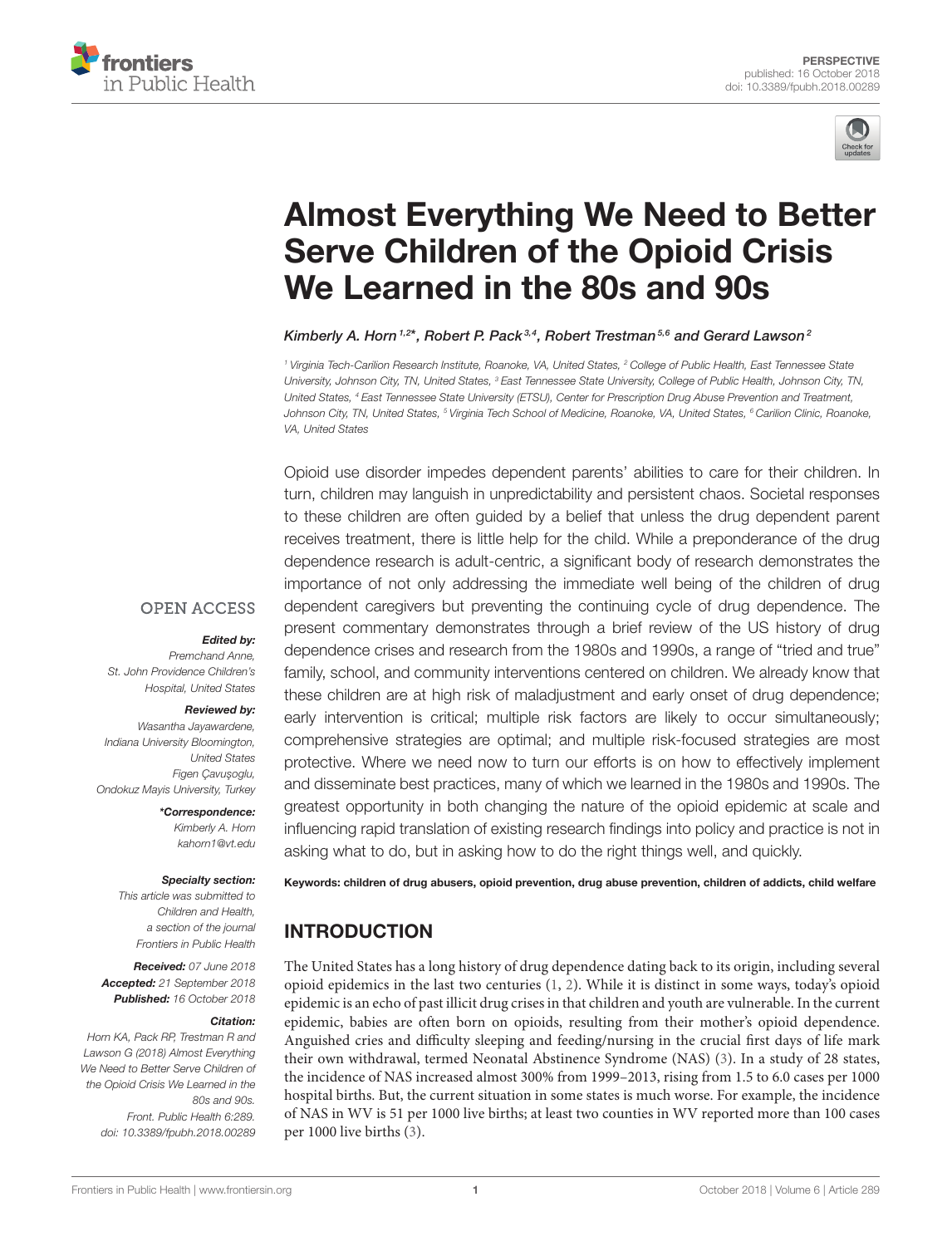Children of parents with opioid use disorder (OUD), when discovered, are often placed with grandparents, other family members, or enter the foster-care system. Children remain in the homes of their drug dependent parents or caregivers and are at great risk for neglect, abuse, or worse.[\(4,](#page-5-3) [5\)](#page-6-0) In the 1970's opioid epidemic, we learned that many depressed and anxious children resort to silence, upholding a fundamental family rule: no one talks about the problem, not to each other, and especially not to outsiders [\(4\)](#page-5-3). Living in the context of this perceived imperative, a majority of these children exist in emotional incarceration where they are unable to reach out to others for support [\(5,](#page-6-0) [6\)](#page-6-1). It is not surprising that we don't grasp the magnitude and number of affected children. As stated by Carol Levine, a MacArthur Fellow and renowned expert on the traumatic impact of epidemics on children, "No one knows how many of these vulnerable children there are in the US because no one is counting. They remain hidden in families with addiction until a crisis erupts and law enforcement or child welfare agencies get involved" [\(7\)](#page-6-2). Such family dynamics hold true in the current opioid epidemic.

Societal aid for affected children is often guided by a belief that unless the drug dependent parent receives treatment, there is little help for the child. This view is debilitating because most opioid users never seek treatment. In turn, an entire family system remains frozen in uncertainty until the addicted individual accepts treatment, is forced into treatment, becomes justice-involved, is hospitalized, or dies. To understand how we arrived at this place, it is important to revisit the history of drug dependence in the US.

The US is no stranger to drug epidemics [\(8,](#page-6-3) [9\)](#page-6-4). In the 1970s it was heroin and hallucinogens. The 1980s drug crisis shifted to cocaine and crack, and in the 1990s crystal methamphetamine was the drug of focus. Today, despite comprising < 5% of the world's population, the US consumes over 80% of the global opioid supply [\(10\)](#page-6-5) with 5% experiencing dependence [\(10\)](#page-6-5). Historically, the US response to drug crises prioritizes policy, legal action and criminalization, adult treatment, and relapse prevention. These actions are manifest in the 1956 Narcotic Control Act, the Controlled Substances Act of 1970, the formation of the DEA as a part of our "War on Drugs" in 1973; and the first Tobacco Industry Lawsuit in 1988 [\(11\)](#page-6-6). As drug dependence continued to increase in the 1970s, and throughout the 1980s and 1990s, research on the causes and consequences of dependence also increased. The National Institute of Drug Abuse (NIDA) formed in 1974 and became a formal part of National Institutes of Health (NIH) in 1992 [\(9\)](#page-6-4). The federal government also created the Alcohol, Drug Abuse, and Mental Health Agency (ADAMHA; now the Substance Abuse and Mental Health Services Administration SAMHSA) in 1992 to increase availability of resources for prevention and treatment of substance use and mental health disorders [\(12\)](#page-6-7).

While a preponderance of the drug dependence research is adult-centric, a significant body of research demonstrates the importance of not only addressing the immediate well being of the children of drug dependent caregivers but preventing the continuing cycle of drug dependence. In fact, as touted by NIDA, by the late 1980s scientists were well on their way to building "... the scientific base for effective drug dependence prevention programs by identifying individual, family, school, and neighborhood factors that place children at risk for drug dependence. Researchers have since developed a broad array of effective family, school, and community programs that target these factors" [\(9\)](#page-6-4).

### **DISCUSSION**

### What We Already Know About Children of Drug Dependent Parents

#### Children Are at High Risk of Maladjustment and Early Onset of Drug Dependence

These children are likely to develop affective, behavioral, cognitive, and interpersonal adverse childhood experiences (ACEs) that manifest at home, school, and in peer groups [\(13\)](#page-6-8). See examples summarized in **[Table 1](#page-4-0)**. Children of opioid dependent parents or caregivers experience diminished levels of self-esteem and use isolation or withdrawal to cope [\(4,](#page-5-3) [14,](#page-6-9) [15\)](#page-6-10). Moreover, they tend to normalize the dysfunction in their homes, and display poor interpersonal and social skills, low social attachment, and favorable attitudes toward drug dependence [\(16](#page-6-11)[–18\)](#page-6-12). Evidence from previous opioid crises tells us that these children are at risk for a variety of psychiatric disorders, including eventual drug dependence [\(17,](#page-6-13) [19,](#page-6-14) [20\)](#page-6-15). Recent findings from longitudinal studies on ACEs underscore the profound impact of parental drug dependence on children's behavior and mental health [\(21\)](#page-6-16).

### Early Intervention Is Critical

Early detection and treatment is important to minimize the potential for enduring functional impairment and suffering [\(17,](#page-6-13) [19,](#page-6-14) [20\)](#page-6-15). Childhood development research on resiliency [\(22,](#page-6-17) [23\)](#page-6-18) shows interventions that reduce exposure to risk and adversity will: (1) improve competencies, personal resources, and coping skills; (2) prevent or reduce early onset of maladaptive behavior; and (3) target specific groups who show a higher probability of developing high risk behaviors than the general population [\(24\)](#page-6-19). Applicable today, early intervention with children of parents with OUD can moderate their responses to known risk factors, eliminating or buffering later risk factors [\(22,](#page-6-17) [23\)](#page-6-18).

### Multiple Risk Factors Are Likely

The presence of one risk factor or stressor occurring in isolation may not increase the likelihood that a child develops adjustment problems [\(25\)](#page-6-20). But, when two or more stressors co-occur, the chances are two to four times greater that the child will develop significant problems [\(25\)](#page-6-20). Fitting within this framework of cumulative risks, effective prevention for these children requires a focus on multiple risk factors as it is unlikely that children of individuals with OUD experience to risk factors singularly [\(26,](#page-6-21) [27\)](#page-6-22) Refer to **[Table 1](#page-4-0)**.

#### Comprehensive Strategies Are Optimal

Many drug dependence prevention programs for children occur in general settings where large groups of youth congregate (e.g., school classrooms). We know that these universal programs will be minimally effective for children affected by parental OUD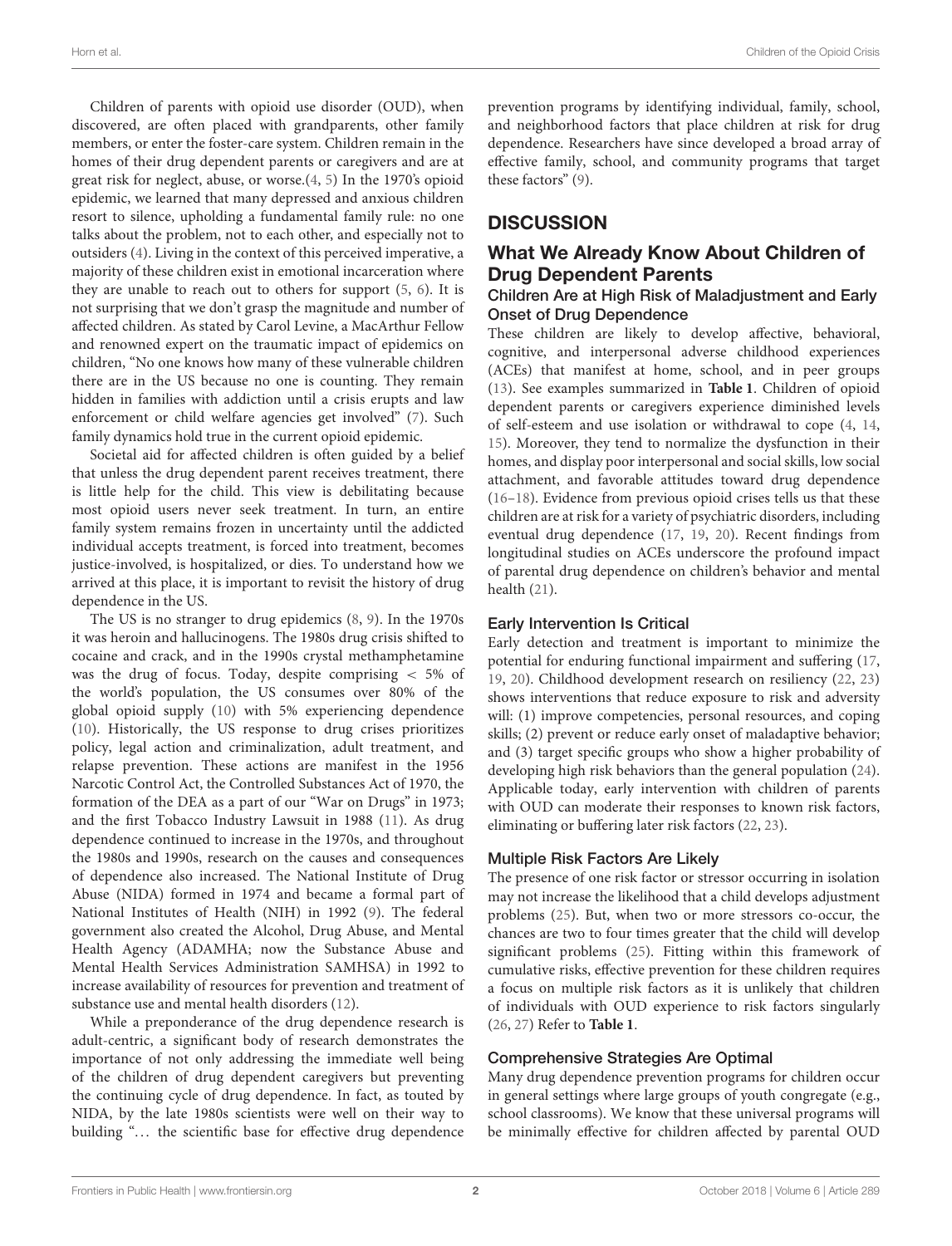<span id="page-4-0"></span>Exposure to opioids in utero Low birth weight Failure to thrive Early antisocial behaviors (e.g., lying and impulsivity) Low self-worth and low self esteem Depression Delinquency and history of legal problems Rejection of adult values Low social bonding

#### FAMILY

Parental rejection and inadequate nurturing Low bonding and attachment from birth Parental permissiveness Inadequate supervision and neglect Inconsistencies in parental discipline and parenting practices Family separation or lack of family closeness Poor family communication Family conflict (persistent) Family history of alcohol or drug dependence Child physical abuse and sexual abuse Poverty and low family income **SCHOOL** Poor school readiness Early adjustment difficulties Conduct disorder Impulsivity and aggression at school Poor interpersonal relationships at school Low commitment to and poor academic performance Low bonding and attachment to school Low involvement in extracurricular activities Poor attendance, truancy, or dropping out of school

#### PEER

Susceptibility to peer pressure Friends who have favorable attitudes toward or use alcohol, tobacco, or other drugs Rejection by peers Aggression toward peers (persistent) Victim of bullying

because they: (1) are didactic; (2) assume comparable levels of risk for all children; and (3) do not address psychological, behavioral, cognitive, and interpersonal risk factors characteristic of children of drug dependent parents [\(28\)](#page-6-23). Information-focused sessions presume that children make decisions about health or risky behavior in a values-expectancy framework (i.e., if a child values health then they will engage in healthy behavior). This approach ignores the complexity of the social, physiological, developmental, and external realities of their lives. Additionally, universal programs typically give little consideration to other factors such as cultural and social perspectives, socioeconomic levels, or specific sub-populations [\(16,](#page-6-11) [29,](#page-6-24) [30\)](#page-6-25). This assumption does not suggest that prevention should preclude the use of broad prevention interventions. Researchers and practitioners must follow the evidence showing the importance of selective or indicated interventions for children affected by OUD consisting of appropriate content, intensity, and dosage [\(26,](#page-6-21) [31\)](#page-6-26). The most effective interventions will target the biological, psychological, or social risk factors.

#### Multiple Risk-Focused Strategies Are Most Protective

Comprehensive "integrated delivery systems, long-term continuity of services, coupling of child development and family services, parent education, and inclusion of prenatal care...." increase the chances of positive cumulative impact (p.7) [\(31,](#page-6-26) [32\)](#page-6-27). A notion of a cumulative strategies approach for children of drug dependent parents aligns with selected or indicated interventions. More specifically, interventions should consider the co-occurring delivery of at least two of five basic prevention strategies [\(27\)](#page-6-22) inclusive of affective information, social and life skills training, alternative play activities, academic support networks, and healthy lifestyle mentoring. A comprehensive approach for children affected by parental OUD suggests that effective prevention strategies will: (1) focus on younger children; (2) offer specific risk-focused rather than generalized interventions; (3) address a range of behavioral, psychological, and cognitive risk factors that are common to children from families coping with OUD, and (4) consist of multiple components that target two or more risk factors together [\(27\)](#page-6-22).

Selective interventions developed and tested in the 1980s, 1990s, and into the 2000s show evidence in support of approaches designed to decrease risk and increase protective factors involving one or domains of individual, peer, family, school, and community [\(16\)](#page-6-11). Several such models exist in the literature: The Family Management Model of Adolescent Substance Abuse [\(14\)](#page-6-9); The Intensive Family Prevention Services Model [\(33\)](#page-6-28); The Social Ecological Model of Adolescent Substance Abuse [\(34\)](#page-6-29); Communities that Care [\(35\)](#page-6-30); Life Skills [\(36,](#page-6-31) [37\)](#page-6-32); Strengthening Families [\(34\)](#page-6-29); Focus on Kids [\(38\)](#page-6-33); Multisystemic Therapy [\(39\)](#page-6-34), and PROSPER [\(40\)](#page-6-35), to name a few. Many of these evidencebased programs appear in repositories such as the SAMHSA Evidence-Based Practice Resource Center (URL: [https://www.](https://www.samhsa.gov/ebp-resource-center) [samhsa.gov/ebp-resource-center\)](https://www.samhsa.gov/ebp-resource-center), Social Programs that Work (URL: [http://evidencebasedprograms.org\)](http://evidencebasedprograms.org), and the Coalition for Evidence-based Policy (URL: [http://toptierevidence.org\)](http://toptierevidence.org). Bearing utility for practitioners, including pediatricians and family medicine physicians working with children of the current opioid crisis, these websites provide information in lay-person language appropriate for local—or regional level tailoring and implementation, including key outcomes, effectiveness across a variety of settings, and costs for implementation.

As with the epidemics of the 1980s and 1990s, schools are the primary place where children receive prevention services [\(41\)](#page-6-36). Evidence shows that school counselors can have integral roles in the lives of children of drug dependent parents. Important for children affected by parental OUD, professional school counselors are better trained to identify and intervene than they were in the previous century, in large part due to the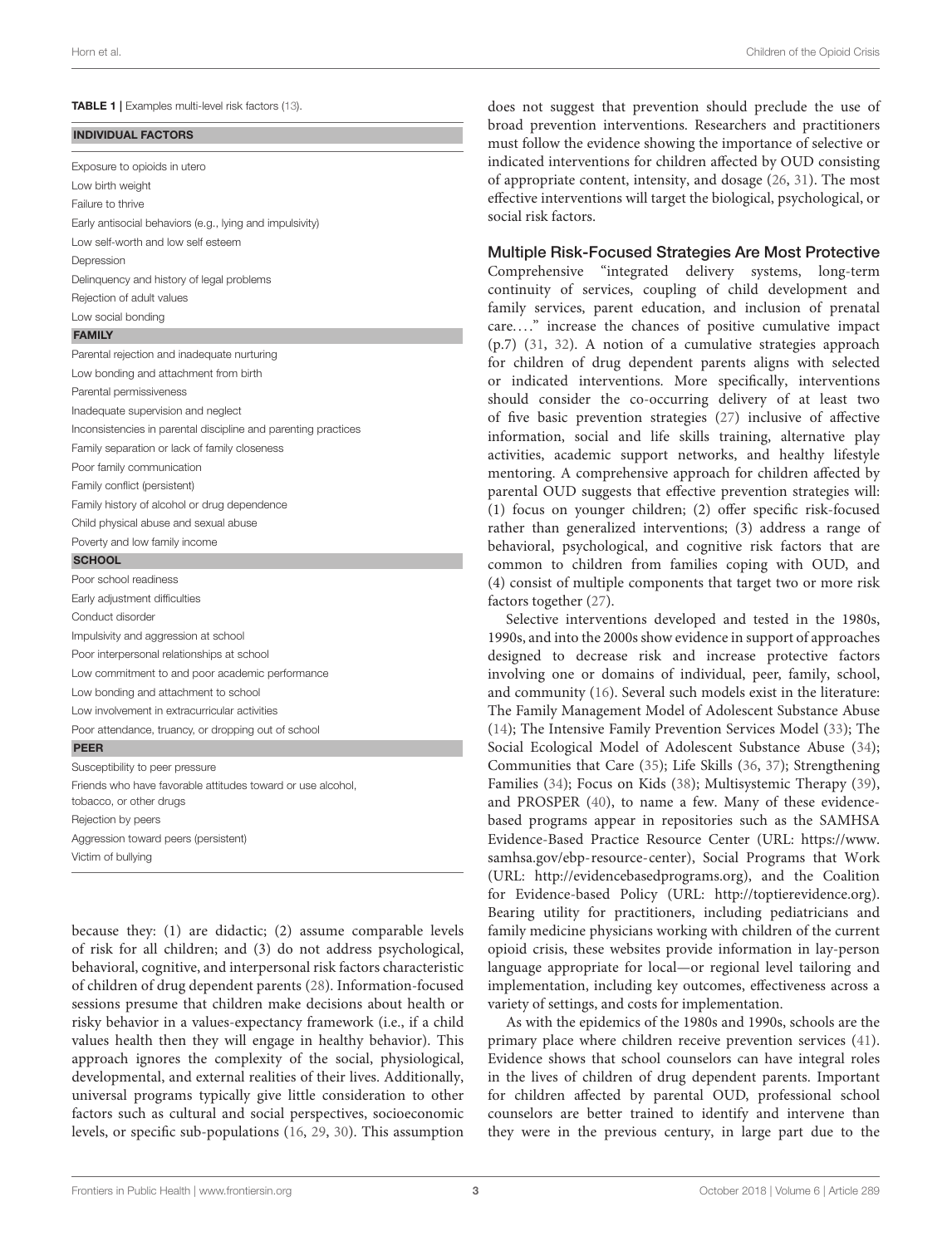standardization of training through accreditation standards by the Council on the Accreditation of Counseling and Related Educational Programs (CACREP, URL: [http://www.cacrep.org/](http://www.cacrep.org/wp-content/uploads/2018/05/2016-Standards-with-Glossary-5.3.2018.pdf) [wp-content/uploads/2018/05/2016-Standards-with-Glossary-](http://www.cacrep.org/wp-content/uploads/2018/05/2016-Standards-with-Glossary-5.3.2018.pdf)[5.3.2018.pdf\)](http://www.cacrep.org/wp-content/uploads/2018/05/2016-Standards-with-Glossary-5.3.2018.pdf). CACREP standards require training in "the theories and etiology of addictions and addictive behaviors" and "evidence-based counseling strategies and techniques for prevention and intervention."

### What We Don't Know and How the Gaps Can Inform Rapid Results Research

Where we are falling short is understanding of how to implement and disseminate our best practices, many of which we learned in the 1980s and 1990s. Perhaps the greatest opportunity in both changing the nature of the opioid epidemic at scale and influencing rapid translation of research into policy and practice is not in asking what to do, but in asking how to do the right things well, and quickly. There are many effective tools to fight the epidemic as explained by Mathis et al. in a study outlining effective approaches all along the continuum of OUD [\(42\)](#page-6-37). It is clear that effective prevention programming pays the most dividends for return on investment, with as many as \$15 saved for every dollar spent on primary prevention for drug dependence [\(43\)](#page-6-38). Part of the challenge is in how we compel people to adopt these tools. Since children are typically in school, school-based programming is an obvious starting point.

Several key questions should be considered. First, how do we persuade educational institutions to prioritize evidencebased prevention programming delivered by trained facilitators when federal and state pressures on school systems are largely focused on academics and not health? Second, how do we make large scale prevention programs sustainable after grant funding ends? Primary prevention programming is often subject to the vagaries of grant funding. Unfortunately, grants do not always go to the places that need them the most. For prevention programming to be sustainable, the stakeholders must find clear value in the programming, and there must be funding mechanisms to support it [\(44\)](#page-6-39). Third, how do we tailor interventions to be scalable and efficient? Effective primary prevention programming is ideally theory-based, made up of myriad skill-developing activities with peers, and with a high expectation that the facilitator will deliver the intervention as intended (i.e., fidelity) [\(45\)](#page-6-40). Fourth, how does adoption of excellent prevention programming become routinized over creation and evaluation of new programs, which is costly, time consuming and uncertain on efficacy? Entire academic careers can focus on crafting novel and effective interventions. But these same interventions, despite the strength of evidence of effectiveness, are not disseminated to the populations that

### REFERENCES

- <span id="page-5-0"></span>1. Hari J. Chasing the Scream: The First and Last Days of the War on Drugs. 1st US. ed. New York, NY: Bloomsbury (2015).
- <span id="page-5-1"></span>2. Tracy SW, Acker CJ. Altering American Consciousness: The History of Alcohol and Drug Use in the United States, 1800-2000. Amherst, MA: UMass Press (2004).

need them the most. Rotheram-Borus and colleagues evoke a disruption in intervention dissemination, calling for simpler and better programs that are more market-oriented and responsive to the public's needs than current practices [\(46\)](#page-6-41). Finally, how will NAS-affected children experience development and what will their experience be in school? An emerging literature on this topic indicates that NAS-affected school-age children present with significant problems that will affect their development and academic progress, and will cause significant deficits in learning and knowledge by the time they enter high school [\(47\)](#page-7-0). Further, the areas of the country most affected by the long-standing prescription drug abuse epidemic that now includes other opiates like heroin and fentanyl, are already under-resourced for children that may need individualized education plans. These issues also beg for the engagement of pediatricians and family medicine providers in prevention interventions as early as possible. For instance, providers can receive training to provide screening and brief intervention among their patients, particularly adolescent and young adult female patients, as reproductive-age women are increasingly a focal point of the opioid crisis [\(10\)](#page-6-5). Trained providers are also in positions to detect NAS symptoms when they may have been otherwise missed. At a minimum, pediatricians and family medicine providers have opportunities unique other providers to jointly educate children and families about OUD, including safe storage practices. All of these primary and secondary prevention efforts have demonstrated efficacy [\(13\)](#page-6-8).

Having knowledge about the effectiveness of these programs or interventions does not mean that we shouldn't seek new knowledge. Of course, we should. But we should also focus on the best methods to improve the Reach, Adoption, Effectiveness, Implementation, and Maintenance (REAIM) of evidence-based practices and approaches [\(48\)](#page-7-1). This simple but powerful tool, outlining key tenets of implementation science, can help guide our work and improve health outcomes for locally and nationally [\(49\)](#page-7-2).

In conclusion, as evidenced by the rich citations in this commentary, deliberately cited from the 1980s and 1990s, there is much to gain by seeking knowledge from the archives and putting it to work for these children now. We simply don't have time to reinvent the wheel. In fact, there is not a moment to lose in this grand challenge.

### AUTHOR CONTRIBUTIONS

KA conceived the topic of focus and wrote significant portions of the manuscript. RP, RT, and GL contributed in writing to sections of the manuscript. All authors provided final review and approval of the full manuscript.

- <span id="page-5-2"></span>3. Ko JY, Patrick SW, Tong V, Patel R, Lind JN, Barfield WD. Incidence of Neonatal Abstinence Syndrome - 28 States, 1999–2013. MMWR Morb Mortal Wkly Rep[. \(2016\) 65:799–802. doi: 10.15585/mmwr.](https://doi.org/10.15585/mmwr.mm6531a2) mm6531a2
- <span id="page-5-3"></span>4. Anderson EE, Quast W. Young children in alcoholic families: a mental health needs-assessment and an intervention/prevention strategy. J Prim Prev. (1983) 3:174–87. doi: [10.1007/BF01325438](https://doi.org/10.1007/BF01325438)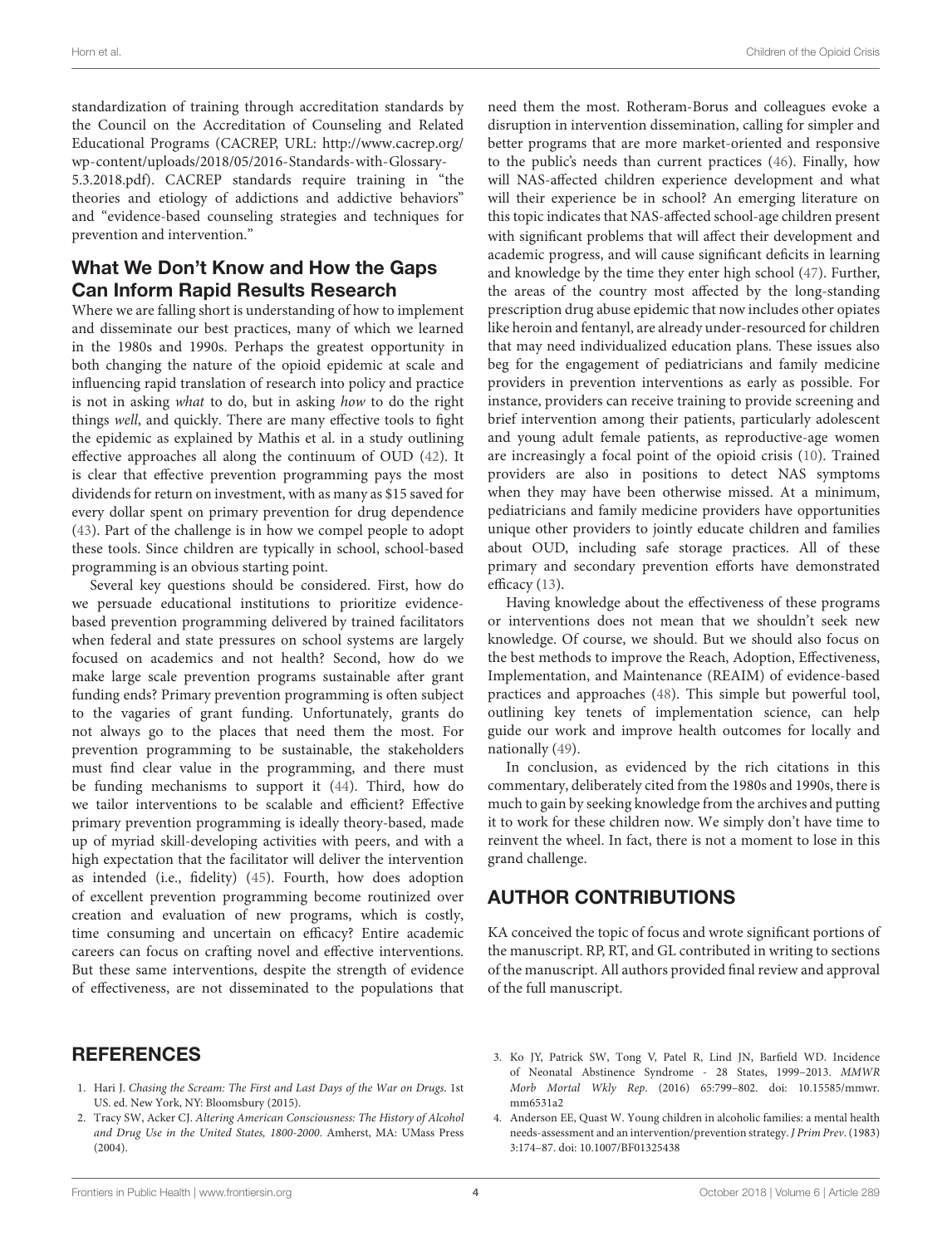- <span id="page-6-0"></span>5. Black C. Alcohol education: children of alcoholics. Prairie Rose (1980) 59:15.
- <span id="page-6-1"></span>6. Black C, Bucky SF, Wilder-Padilla S. The interpersonal and emotional consequences of being an adult child of an alcoholic. Int J Addict. (1986) 21:213–31. doi: [10.3109/10826088609063451](https://doi.org/10.3109/10826088609063451)
- <span id="page-6-2"></span>7. Levine C. The Statistics Don't Capture the Opioid Epidemic's Impact on Children. STAT (2018).
- <span id="page-6-3"></span>8. Bukoski WJ. A framework for drug abuse prevention research. NIDA Res Monogr. (1991) 107:7–28.
- <span id="page-6-4"></span>9. DuPont RL. Reflections on the early history of National Institute on Drug Abuse (NIDA): implications for today. J Drug Issues (2009) 39:5–14. doi: [10.1177/002204260903900101](https://doi.org/10.1177/002204260903900101)
- <span id="page-6-5"></span>10. Terplan M. Women and the opioid crisis: historical context and public health solutions. Fertil Steril. [\(2017\) 108:195–9. doi: 10.1016/j.fertnstert.2017.](https://doi.org/10.1016/j.fertnstert.2017.06.007) 06.007
- <span id="page-6-6"></span>11. Substance Abuse and Mental Health Services Administration. Office of Applied Studies. Drug Abuse Warning Network Annual Medical Examiner Data, in Drug Abuse Warning Network Series D. Rockville, MD: Department of Health and Human Services (1997).
- <span id="page-6-7"></span>12. Substance Abuse and Mental Health Services Administration. In: Substance Abuse Treatment and Domestic Violence. Rockville, MD: Substance Abuse and Mental Health Services Administration (1997). p. 5.
- <span id="page-6-8"></span>13. Centers for Disease Control and Prevention (CDC). Adverse Childhood Experiences (ACEs), Journal Articles by Topic Area (2018). Available online at:<https://www.cdc.gov/violenceprevention/acestudy/journal.html> (Accessed August 29, 2018).
- <span id="page-6-9"></span>14. Dishion TJ, Patterson GR, Reid JR. Parent and peer factors associated with drug sampling in early adolescence: implications for treatment. NIDA Res Monogr. (1988) 77:69–93.
- <span id="page-6-10"></span>15. Goldman BM, Rossland S. Young children of alcoholics: a group treatment model. Soc Work Health Care [\(1992\) 16:53–65. doi: 10.1300/J010v16](https://doi.org/10.1300/J010v16n03_06) n03\_06
- <span id="page-6-11"></span>16. Hawkins JD, Catalano RF, Miller JY. Risk and protective factors for alcohol and other drug problems in adolescence and early adulthood: implications for substance abuse prevention. Psychol Bull. (1992) 112:64–105. doi: [10.1037/0033-2909.112.1.64](https://doi.org/10.1037/0033-2909.112.1.64)
- <span id="page-6-13"></span>17. Weintraub SA. Children and adolescents at risk for substance abuse and psychopathology. Int J Addict. (1990) 25:481–94.
- <span id="page-6-12"></span>18. Bays J. Substance-abuse and child-abuse - impact of addiction on the child. Pediatr Clin N Am[. \(1990\) 37:881–904. doi: 10.1016/S0031-3955\(16\)](https://doi.org/10.1016/S0031-3955(16)36941-3) 36941-3
- <span id="page-6-14"></span>19. de Cubas MM, Field T. Children of methadone-dependent women: developmental outcomes. Am J Orthopsychiatry (1993) 63:266–76. doi: [10.1037/h0079429](https://doi.org/10.1037/h0079429)
- <span id="page-6-15"></span>20. Wilens TE, Biederman J, Kiely K, Bredin E, Spencer TJ. Pilot study of behavioral and emotional disturbances in the high-risk children of parents with opioid dependence. J Am Acad Child Adolesc Psychiatry (1995) 34:779–85. doi: [10.1097/00004583-199506000-00019](https://doi.org/10.1097/00004583-199506000-00019)
- <span id="page-6-16"></span>21. Choi NG, DiNitto DM, Marti CN, Choi BY. Association of adverse childhood experiences with lifetime mental and substance use disorders among men and women aged 50+ years. Int Psychogeriatr (2017) 29:359–72. doi: [10.1017/S1041610216001800](https://doi.org/10.1017/S1041610216001800)
- <span id="page-6-17"></span>22. Bernard PM, Lindsey CR. Child and adolescent psychiatry placement in specialist psychiatric training: a regional study. Med Educ. (1995) 29:165–71. doi: [10.1111/j.1365-2923.1995.tb02822.x](https://doi.org/10.1111/j.1365-2923.1995.tb02822.x)
- <span id="page-6-18"></span>23. Takanishi R, DeLeon PH. A head start for the 21st century. Am Psychol. (1994) 49:120–2. doi: [10.1037/0003-066X.49.2.120](https://doi.org/10.1037/0003-066X.49.2.120)
- <span id="page-6-19"></span>24. Rosenberg MS, Reppucci ND. Primary prevention of child abuse. J Consult Clin Psychol[. \(1985\) 53:576–85. doi: 10.1037/0022-006X.53.](https://doi.org/10.1037/0022-006X.53.5.576) 5.576
- <span id="page-6-20"></span>25. Rutter M. Protective factors in children's responses to stress and disadvantage. Ann Acad Med Singapore (1979) 8:324–38.
- <span id="page-6-21"></span>26. Substance Abuse and Mental Health Services Administration. Risk and Protective Factors. Available online at: [https://www.samhsa.gov/](https://www.samhsa.gov/capt/practicing-effective-prevention/prevention-behavioral-health/risk-protective-factors) [capt/practicing-effective-prevention/prevention-behavioral-health/risk](https://www.samhsa.gov/capt/practicing-effective-prevention/prevention-behavioral-health/risk-protective-factors)[protective-factors](https://www.samhsa.gov/capt/practicing-effective-prevention/prevention-behavioral-health/risk-protective-factors) (Accessed July 31, 2018).
- <span id="page-6-22"></span>27. Horn K, Kolbo JR. Application of a cumulative strategies model for drug abuse prevention: exploring choices for high risk children. J Drug Educ[. \(2000\) 30:291–312. doi: 10.2190/UDC0-6ECT-](https://doi.org/10.2190/UDC0-6ECT-EQCA-WVTT)EQCA-WVTT
- <span id="page-6-23"></span>28. Dielman TE, ButchartAT, Shope JT. Structural equation model tests of patterns of family interaction, peer alcohol use, and intrapersonal predictors of adolescent alcohol use and misuse. J Drug Educ (1993) 23:273–316. doi: [10.2190/8YXM-K9GB-B8FD-82NQ](https://doi.org/10.2190/8YXM-K9GB-B8FD-82NQ)
- <span id="page-6-24"></span>29. Elmquist DL. A systematic review of parent-oriented programs to prevent children's use of alcohol and other drugs. J Drug Educ. (1995) 25:251–79. doi: [10.2190/XAW9-JV18-J480-4VD7](https://doi.org/10.2190/XAW9-JV18-J480-4VD7)
- <span id="page-6-25"></span>30. Hawkins JD, Catalano RF. Broadening the vision of education: schools as health promoting environments. J Sch Health (1990) 60:178–81. doi: [10.1111/j.1746-1561.1990.tb05433.x](https://doi.org/10.1111/j.1746-1561.1990.tb05433.x)
- <span id="page-6-26"></span>31. Substance Abuse and Mental Health Services Administration. Reauthorization Issues Facing the Substance Abuse and Mental Health Services Administration. Rockville, MD (1997).
- <span id="page-6-27"></span>32. Van Hasselt VB, Hersen M, Null JA, Ammerman RT, Bukstein OG, McGillivray J, et al. Drug abuse prevention for high-risk African American children and their families: a review and model program. Addict Behav. (1993) 18:213–34. doi: [10.1016/0306-4603\(93\)90051-A](https://doi.org/10.1016/0306-4603(93)90051-A)
- <span id="page-6-28"></span>33. Hawkins JD. Lishner DM, Catalano RF. Childhood predictors and the prevention of adolescent substance abuse. NIDA Res Monogr. (1985) 56:75–126.
- <span id="page-6-29"></span>34. Kumpfer KL, Turner CW. The social ecology model of adolescent substance abuse: implications for prevention. Int J Addict (1990) 25:435–63.
- <span id="page-6-30"></span>35. Hawkins JD. Catalano RF, Arthur MW. Promoting science-based prevention in communities. Addict Behav. (2002) 27:951–76. doi: [10.1016/S0306-4603\(02\)00298-8](https://doi.org/10.1016/S0306-4603(02)00298-8)
- <span id="page-6-31"></span>36. Botvin GJ, Griffin KW. Life skills training as a primary prevention approach for adolescent drug abuse and other problem behaviors. Int J Emerg Ment Health (2002) 4:41–7.
- <span id="page-6-32"></span>37. Renick NL, Botvin GJ. Enhancing junior high school students' life skills as a smoking prevention strategy. Health Educ. (1985) 16:45–9. doi: [10.1080/00970050.1985.10614471](https://doi.org/10.1080/00970050.1985.10614471)
- <span id="page-6-33"></span>38. ETR Associates. Focus on Kids: Adolescent HIV Risk Prevention. Santa Cruz, CA: ETR Associates (2005). p. 244.
- <span id="page-6-34"></span>39. Brown TL, Swenson CC, Cunningham PB, Henggeler SW, Schoenwald SK, Rowland MD. Multisystemic treatment of violent and chronic juvenile offenders: bridging the gap between research and practice. Adm Policy Ment Health [\(1997\) 25:221–38. doi: 10.1023/A:10222472](https://doi.org/10.1023/A:1022247207249) 07249
- <span id="page-6-35"></span>40. Spoth R, Greenberg M, Bierman K, Redmond C. PROSPER communityuniversity partnership model for public education systems: capacity-building for evidence-based, competence-building prevention. Prev Sci. (2004) 5:31–9. doi: [10.1023/B:PREV.0000013979.52796.8b](https://doi.org/10.1023/B:PREV.0000013979.52796.8b)
- <span id="page-6-36"></span>41. Kempf C, Llorca PM, Pizon F, Brousse G, Flaudias V. What's new in addiction prevention in young people: a literature review of the last years of research. Front Psychol[. \(2017\) 8:1131. doi: 10.3389/fpsyg.2017.](https://doi.org/10.3389/fpsyg.2017.01131) 01131
- <span id="page-6-37"></span>42. Mathis SM. Hagemeier N, Hagaman A, Dreyzehner J, Pack RP. A dissemination and implementation science approach to the epidemic of opioid use disorder in the United States. Curr HIV/AIDS Rep. (2018) 15:359–70. doi: [10.1007/s11904-018-0409-9](https://doi.org/10.1007/s11904-018-0409-9)
- <span id="page-6-38"></span>43. Miller T. Substance Abuse Prevention Dollars and Cents: A Cost-Benefit Analysis. Rockville, MD: Center for Substance Abuse Prevention, Substance Abuse and Mental Health Services Administration (2008).
- <span id="page-6-39"></span>44. Centers for Disease Control and Prevention (CDC). Sustainability Planning Guide (2018). Available online at: [https://www.cdc.gov/nccdphp/dch/](https://www.cdc.gov/nccdphp/dch/programs/healthycommunitiesprogram/pdf/sustainability_guide.pdf) [programs/healthycommunitiesprogram/pdf/sustainability\\_guide.pdf](https://www.cdc.gov/nccdphp/dch/programs/healthycommunitiesprogram/pdf/sustainability_guide.pdf) (Accessed July 31, 2018).
- <span id="page-6-40"></span>45. Chambers DA. Vinson CA, Norton WE. Advancing the Science of Implementation Across the Cancer Continuum. New York, NY: Oxford University Press (2018).
- <span id="page-6-41"></span>46. Rotheram-Borus MJ, Swendeman D, Chorpita BF. Disruptive innovations for designing and diffusing evidence-based interventions. Am Psychol. (2012) 67:463–76. doi: [10.1037/a0028180](https://doi.org/10.1037/a0028180)